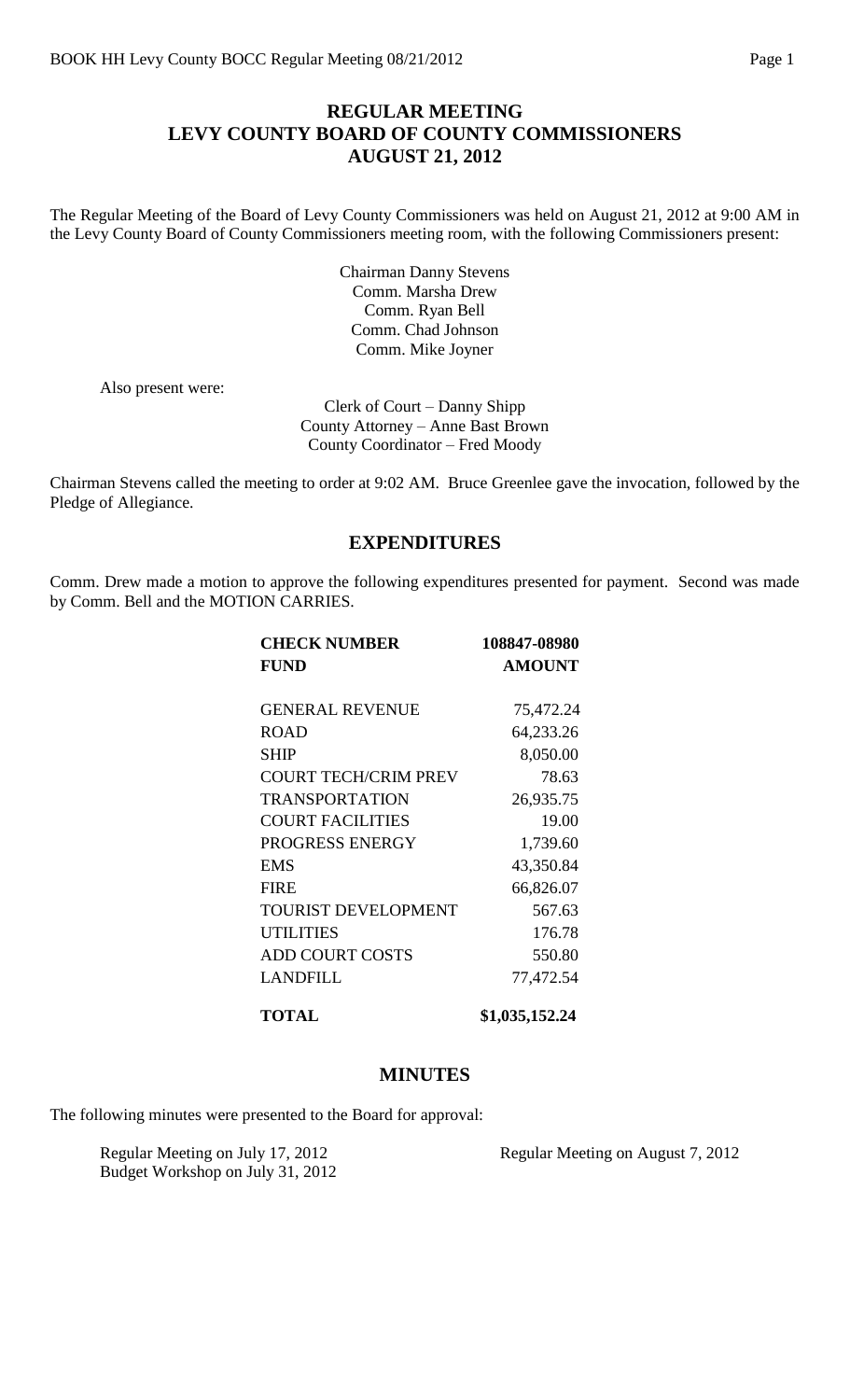Comm. Bell made a motion to approve the minutes from the Board meetings as follows:

Regular Meeting on July 17, 2012, with changes Regular Meeting on August 7, 2012 Budget Workshop on July 31, 2012, with changes Regular Meeting on August 7, 2012

 $\backslash$ Second was made by Comm. Drew and the MOTION CARRIES.

#### **ROAD DEPARTMENT**

Bruce Greenlee, Administrative Road Superintendent A. Open bids for yearly items.

Mr. Greenlee presented bid tabulations for the Board and stated the following vendors were recommended for the purchase of yearly items for the Road Department for fiscal year 2012-2013:

| <b>Bid Item</b>           | Vendor                                         |
|---------------------------|------------------------------------------------|
| Motor Oil                 | Lewis Oil                                      |
| Porta-potty               | Jones Plumbing                                 |
| <b>Sign Materials</b>     | Ro-Cal, Universal, Vulcan                      |
| Striping                  | RoadScape of North Florida                     |
| <b>Emulsion Prime-Tar</b> | <b>Blackleg Emulsions</b>                      |
| Culvert                   | <b>Metal Culverts</b>                          |
| <b>Safety Products</b>    | Safety Products, Inc., Safety Zone Specialists |
| Sod                       | <b>Shearer Quality Sod</b>                     |

Comm. Drew made a motion to approve the bids for yearly items for the Road Department as presented. Second was made by Comm. Johnson and the MOTION CARRIES.

B. Request approval of Resolution 2012-50, authorizing the execution of a construction and maintenance agreement with the Florida Department of Transportation for bridge replacement on CR 326 at the Waccasassa River.

Mr. Greenlee requested Board approval of Resolution 2012-50, authorizing the execution of a construction and maintenance agreement with the Florida Department of Transportation for bridge replacement on CR 326 at the Waccasassa River.

Comm. Drew made a motion to approve Resolution 2012-50 as presented. Second was made by Comm. Bell and the MOTION CARRIES.

#### **IVAN CHUBB**

Request County Attorney to look at creating connection for Veterans organizations access.

Mr. Chubb requested the Board have the County Attorney help find a way to slow down out of county organizations from using Vets names or Vets organizations to solicit money.

Mr. Lowyns spoke to the Board and stated the problem is not just isolated to Levy County, and is working with officials on the State and National level to find a solution. He stated Atty. Brown's assistance may be needed in determining how to go about enforcement here in Levy County.

### **CLERK OF COURT**

Danny Shipp

A. Request approval for the Renewal of Lease Agreement between Hudson Properties, Inc. and Levy County.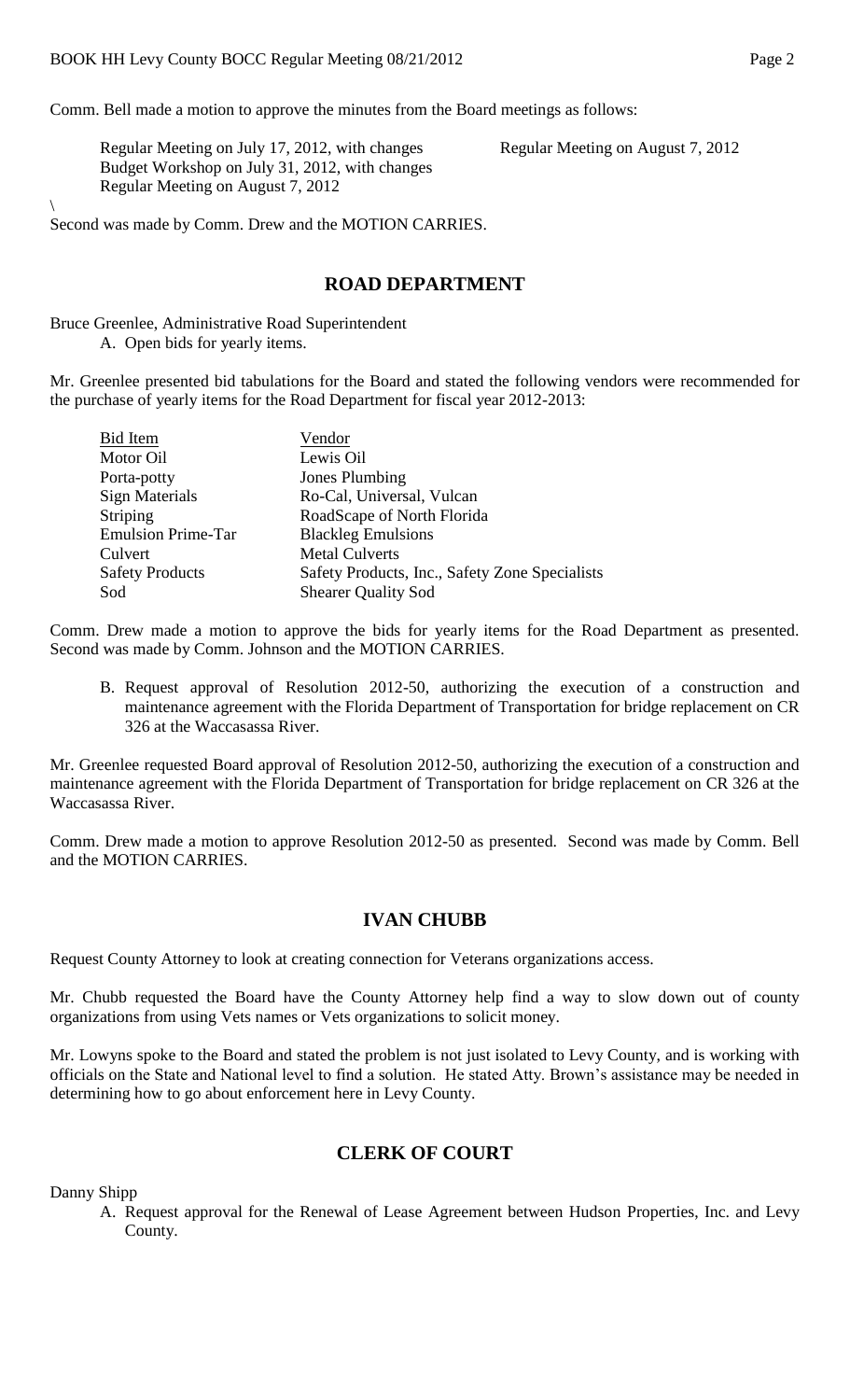Mr. Shipp requested Board approval for the Renewal of Lease Agreement between Hudson Properties, Inc. and Levy County for one year from 10/01/2012 to 09/30/2012 in the amount of \$1,712.48 per month. The split between Levy County and Gilchrist is 74/26. This amount is based upon case load for each county.

Comm. Bell made a motion to approve the Renewal of Lease Agreement as presented. Second was made by Comm. Drew and the MOTION CARRIES.

B. Suggestion for Board to select VAB Homestead Representative for 2012.

Mr. Shipp suggested the Board select a VAB Homestead Representative for 2012. A letter had been received from Skipper Henderson expressing an interest in serving on this Board. Mr. Chubb has been serving and is still willing to do so.

Comm. Bell made a motion to appoint Skipper Henderson as the VAB Homestead Representative for 2012. Second was made by Comm. Joyner and the MOTION CARRIES. Comm. Stevens votes NO.

# **DEPARTMENT REPORTS**

### **COUNTY COORDINATOR**

Fred Moody

A. Request approval for an Amendment to the PRIA contract (Brown & Brown).

Mr. Moody requested Board approval for an Amendment to the PRIA contract. This amendment will limit Brown & Brown to Dental and Vision Insurance only. In consideration of recent developments concerning Health Coverage, the Board will remain with Public Risk Management pool.

Comm. Drew made a motion to approve the Amendment to the PRIA contract as presented. Second was made by Comm. Johnson and the MOTION CARRIES.

B. Request approval of Resolution 2012-51, rescinding Resolution 2012-40, withdrawing from Public Risk Management-Health Trust.

Mr. Moody requested Board approval of Resolution 2012-51, rescinding Resolution 2012-40, withdrawing from Public Risk Management-Health Trust.

Comm. Bell made a motion to approve Resolution 2012-51 as presented. Second was made by Comm. Drew and the MOTION CARRIES.

### **CORRESPONDENCE**

Karen Blackburn

A. Request a Motion to approve the annual Consulting Engineer Contract with Mills Engineering Company.

Mrs. Blackburn requested Board approval of the annual Consulting Engineer Contract with Mills Engineering Company.

Comm. Bell made a motion to approve the annual Consulting Engineer Contract with Mills Engineering Company as requested. Second was made by Comm. Drew and the MOTION CARRIES.

B. Request to approve a one year re-appointment of Curt Bromund to the WellFlorida Council Board as the Levy County Representative.

Mrs. Blackburn requested the Board re-appoint Curt Bromund to the WellFlorida Council Board as the Levy County Representative.

Comm. Drew made a motion to appoint Curt Bromund to the WellFlorida Council Board as requested. Second was made by Comm. Johnson and the MOTION CARRIES.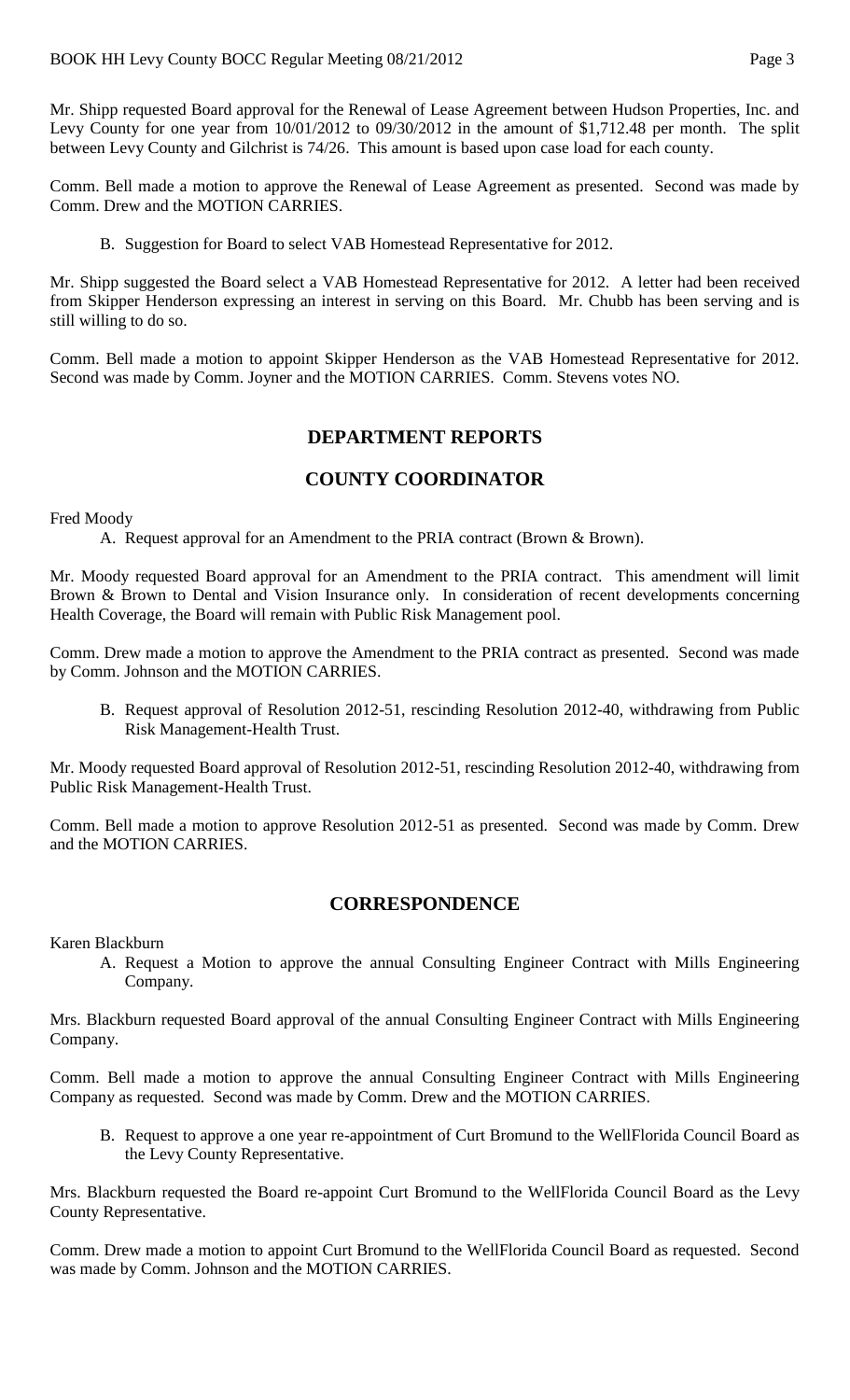C. Request re-appointment of Lenore Jones as a "Public Representative" to the Central Florida Community Action Agency (CFAA), Inc. Board of Directors.

Mrs. Blackburn requested the Board re-appoint Lenore Jones as a "Public Representative" to the Central Florida Community Action Agency (CFAA), Inc. Board of Directors.

Comm. Drew made a motion to re-appoint Lenore Jones as a "Public Representative" to the Central Florida Community Action Agency, Inc. Board of Directors as requested. Second was made by Comm. Bell and the MOTION CARRIES.

Mrs. Blackburn stated she had been contacted by David Pieklik requesting the Board fill a vacancy on the Board for the Nature Coast Business Development Council formerly held by Carol McQueen. According to the e-mail received from Mr. Pieklik, Dick Streeter has agreed to serve and is currently the President of the Withlacoochee area Chamber of Commerce, serves on the Inglis Planning Commission, and has an extensive background in economic development and a passion for business growth and planning.

Comm. Drew made a motion to appoint Dick Streeter to the NCBDC Board as requested. Second was made by Comm. Bell and the MOTION CARRIES.

# **LEVY COUNTY TRANSIT**

Connie Conley, General Manager

A. Request approval of the Service Agreement for Nature Coast Middle School for transportation for current school year beginning August 20, 2012.

Mrs. Conley requested Board approval of the Service Agreement for Nature Coast Middle School for transportation for the current school year beginning August 20, 2012.

Comm. Bell made a motion to approve the Service Agreement for Nature Coast Middle School as requested. Second was made by Comm. Joyner and the MOTION CARRIES.

B. Request approval of the Creekside Christian School Agreement for transportation for current school year beginning August 20, 2012.

Mrs. Conley requested Board approval of the Creekside Christian School Agreement for transportation for the current school year beginning August 20, 2012.

Comm. Drew made a motion to approve the Creekside Christian School Agreement as requested. Second was made by Comm. Johnson and the MOTION CARRIES.

#### **PUBLIC SAFETY**

David Knowles, Director

A. Request approval of the Memorandum of Understanding (MOU) between Levy County Sheriff and Levy County. The MOU specifies the number and type of equipment purchased for Levy County and delineates the responsibilities of both parties.

Mr. Knowles requested Board approval of the Memorandum of Understanding between Levy County Sheriff and Levy County. The price of the 20 radios is \$75,956.40 and is purchased with grant funds.

Comm. Drew made a motion to approve the Memorandum of Understanding as presented. Second was made by Comm. Bell and the MOTION CARRIES.

B. Presenting 3rd Quarter Progress Report.

Mr. Knowles presented the 3<sup>rd</sup> Quarter Progress Report for the Department of Public Safety to the Board.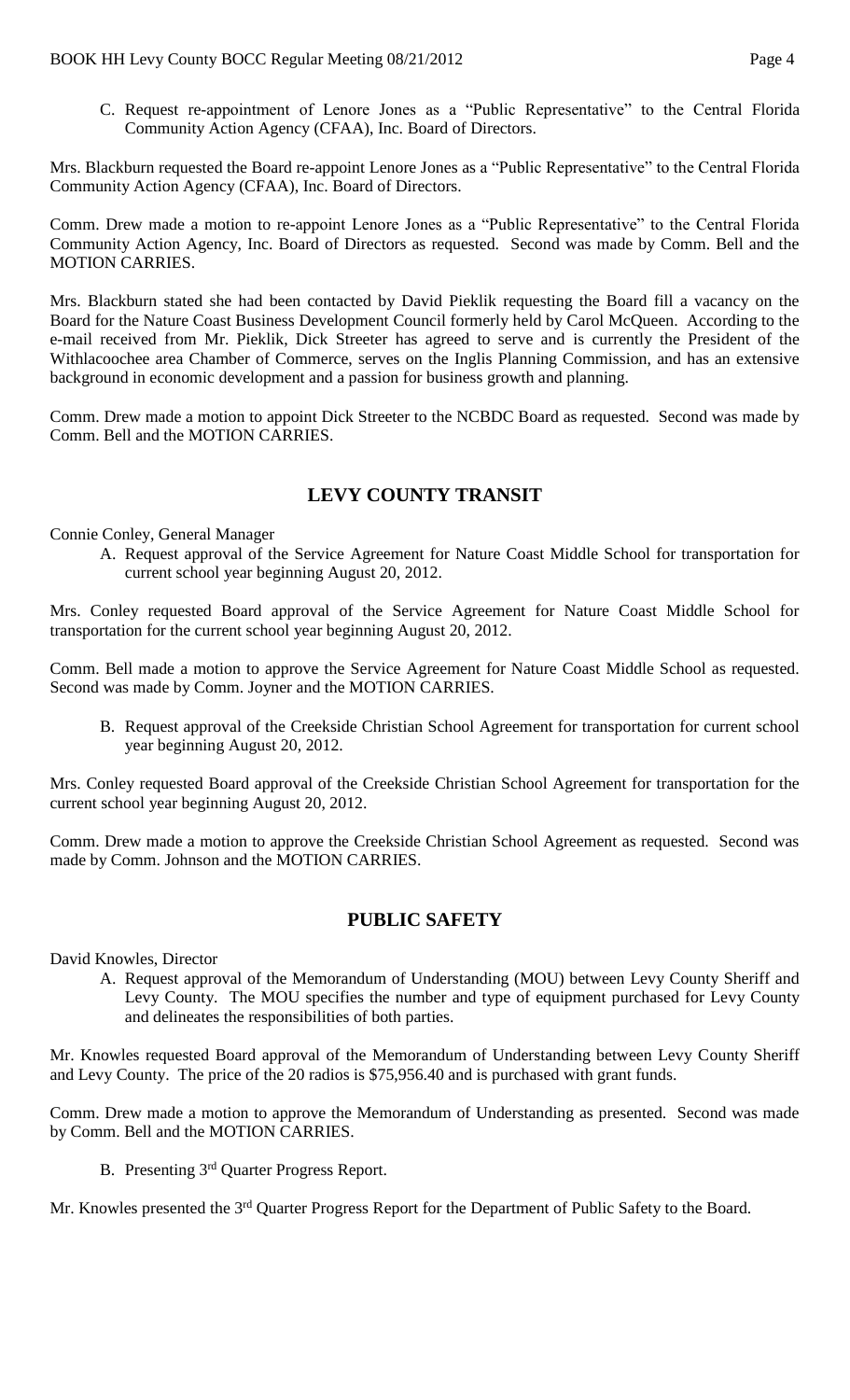# **COUNTY ATTORNEY**

Anne Bast Brown

- A. Decision regarding whether to accept 85% payment of Medicaid backlog as certified by Agency for Health Care Administration (AHCA), less any additional credits, or to challenge backlog through a Division of Administrative Hearings (DOAH) proceeding.
- B. If decision A is to pay the 85% of certified amount less any additional credits, provide direction on whether to make a one-time full or partial payment from source of Board's choosing.

Atty. Brown requested a decision from the Board regarding whether to accept 85% payment of Medicaid backlog as certified by Agency for Health Care Administration, less any additional credits, or to challenge backlog through a Division of Administration Hearings proceeding. The current obligation for Levy County is \$596,082.94.

Stephanie Emrick from the Clerks Office, Finance Division also spoke to the Board.

Comm. Joyner made a motion to accept the amount as presented and to pay this over the next four years instead of a one-time payment. Second was made by Comm. Johnson and the MOTION CARRIES.

# **COMMISSIONERS' REPORTS**

Comm. Johnson shared information on the Levy County Beast Feast which is coming up September 29<sup>th</sup>. Comm. Johnson also gave information regarding Broadband.

Comm. Bell reported of the last meeting of the NCBDC and the development of a Levy Economic Development "Strike-Team".

Mr. Moody gave information to the Board regarding RFP's for Consulting Services for the Cedar Key Airport to revitalize the master plan update. He stated there had been three responses to the request and asked if the Board would like to hear these after the next regular meeting scheduled for September 4<sup>th</sup>.

The Board agreed by consensus to place this on the agenda for the September 4<sup>th</sup> meeting.

Mr. Moody also stated the Restore Act meeting is in St. Pete on Wednesday, September 19<sup>th</sup> from 10:00 A.M. to 12:00 P.M. if any one of the Commissioners would like to attend.

The meeting recessed at 10:41 A.M.

The meeting reconvened at 11:26 A.M.